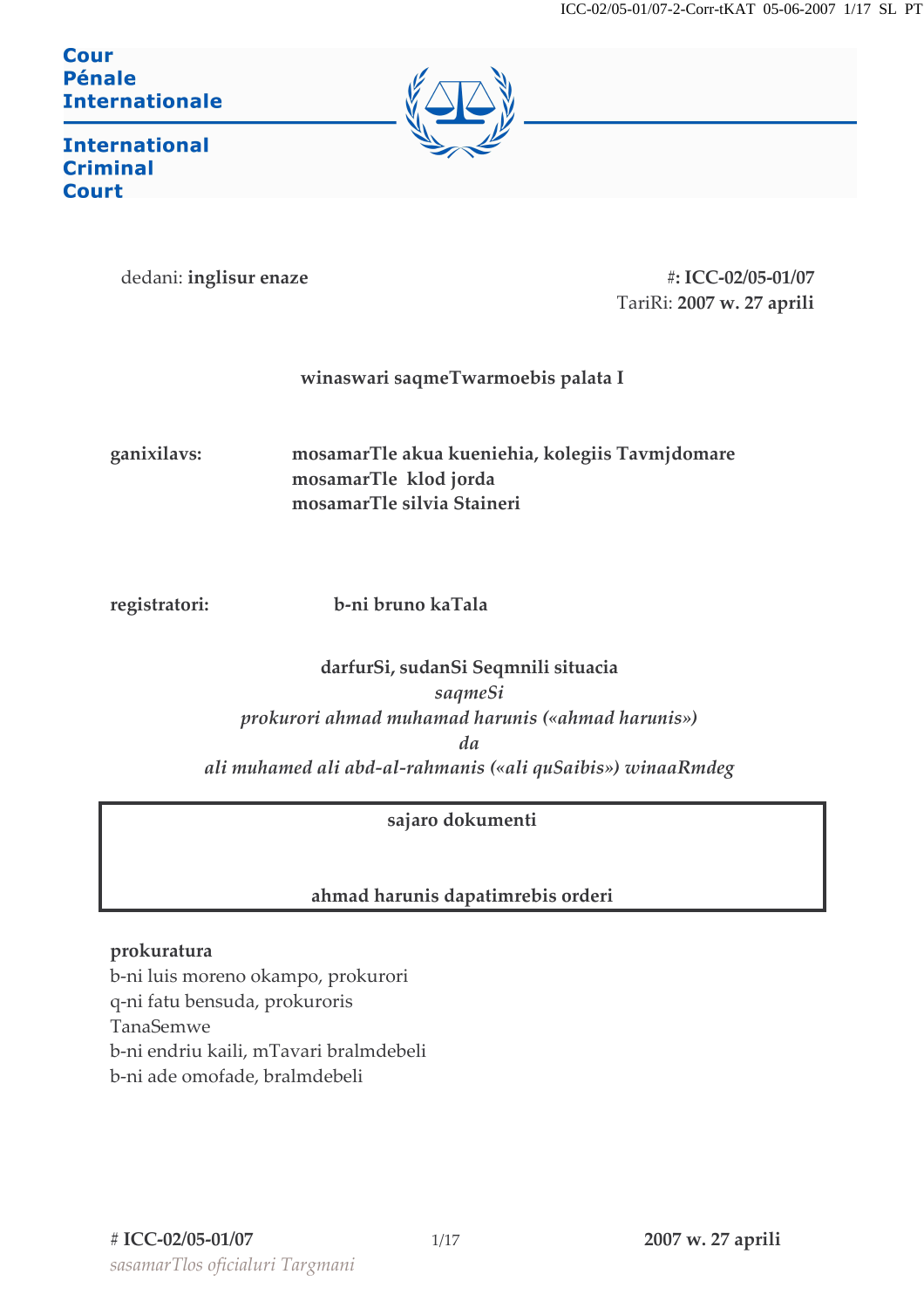sisxlis samarTlis saerTaSoriso sasamarTlos **winaswari saqmeTwarmoebis I palatam** (SemdgomSi "sasamarTlo" da "palata" Sesabamisad);

Seiswavla ra "prokuraturis momarTva Tanaxmad muxli 58(7)-sa" (SemdgomSi "prokuraturis momarTva") ahmad muhamad harunis ("ahmad haruni") da ali muhamed ali abd-al-rahmanis ("ali quSaibi") Sesaxeb, warmodgenili 2007 wlis 27 Tebervals, da damatebiTi masala da sxva informacia, warmodgenili prokuraturis  $mier;$ <sup>1</sup>

 ${\sf m}$ xedveloba ${\sf Si}$  i ${\sf Rebs}$  ra "gadawyvetilebas prokuraturis momar ${\rm T}$ va Tanaxmad statutis muxli 58(7)-sa″,<sup>2</sup> romelSic "palata" aRniSnavda, rom ukmayofiloa, rom gamocxadebis uwyeba sakmarisi ar aRmoCnda ahmad harunis "sasamarTlos" winaSe gamocxadebisaTvis da rom saWiro Seiqna misi dapatimreba Tanaxmad "romis statutis" (SemdgomSi "statuti") 58(1)(b) muxlisa;

**mxedvelobaSi iRebs ra** "statutis" me-19 da 58-e muxlebs;

**iTvaliswinebs ra**, rom prokuraturis mier warmodgenili mtkicebulebis da informaciis safuZvelze da "statutis" 19(2)(a) da (b) muxlebis Tanaxmad, saqmis warmoebaSi miRebis gasaCivrebis uflebis dacviT da nebismieri Semdgomi gadawyvetilebis dacviT, saqme ahmad harunis da ali quSaibis winaaRmdeg eqvemdebareba "sasamarTlos" iurisdiqcias da warmoebaSi miRebas;

sasamarTlos oficialuri Targmani

<sup>1</sup> ICC-02/05-62-US-Exp; ICC-02/05-64-US-Exp; ICC-02/05-69-US-Exp; da ICC-02/05-72-US-Exp.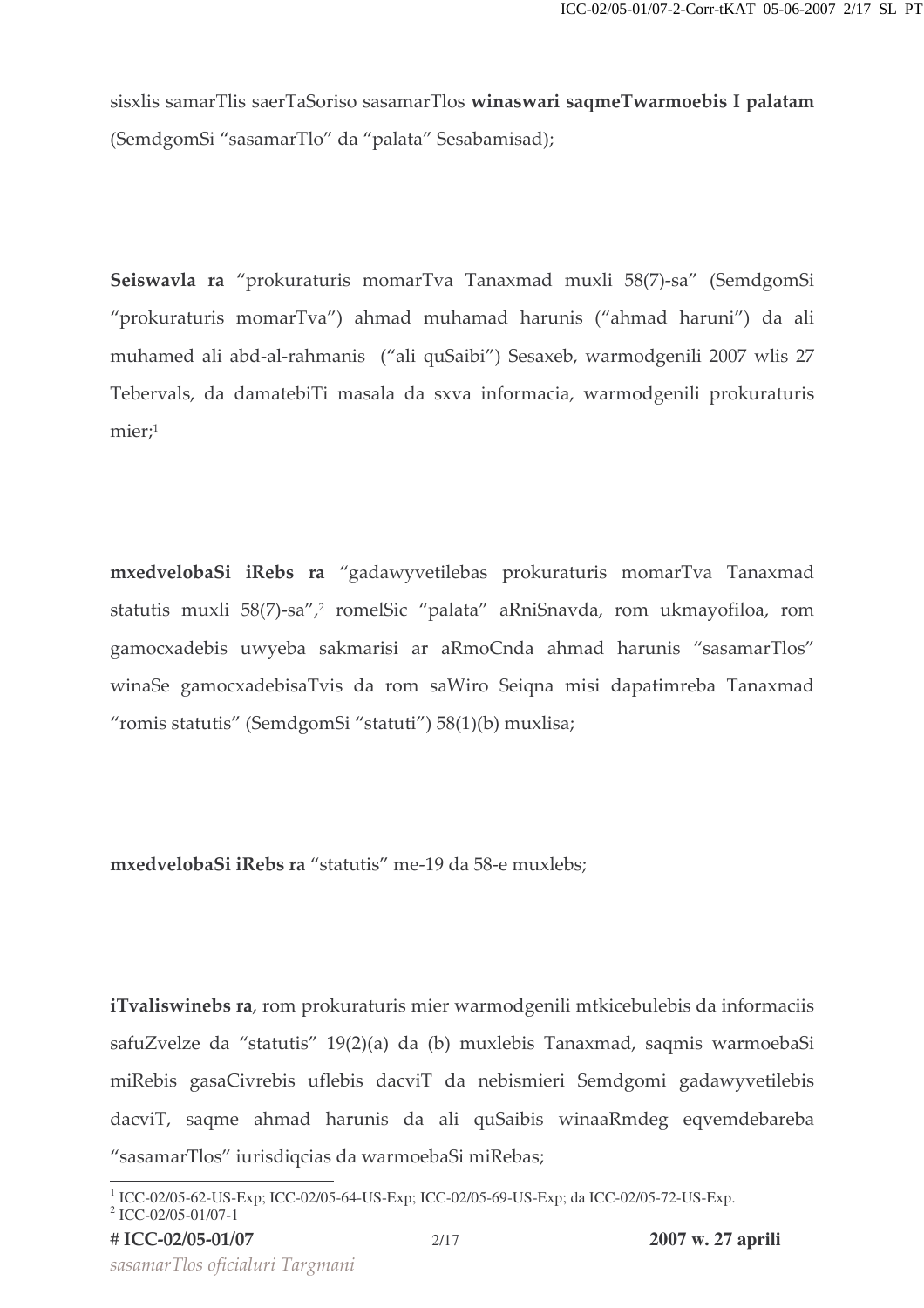iTvaliswinebs ra, rom arsebobs myari safuZveli miaCndes, rom miaxloebiT 2002 wlis agvistodan, sul mcire, "prokuraturis momarTvis" Sesabamis TariRamde, darfurSi (sudani) adgili hqonda xangrZliv SeiaraRebul konfliqts ("statutis" 8(2)(v) muxlis konteqstSi) sudanis mTavrobas, warmodgenils "sudanis saxalxo SeiaraRebuli Zalebis" (SemdgomSi "sudanis SeiaraRebuli Zalebi") da "saxalxo Tavdacvis jaris" (SemdgomSi "sTj") mebrZolebis, aseve, miliciis/"janjavidis" mier, da organizebul ajanyebul jgufebs, warmodgenils "sudanis gaTavisuflebis moZraobis/armiis" (SemdgomSi "sgm/a") da "samarTlianobis da Tanasworobis moZraobis" (SemdgomSi "sTm") mier, Soris;

iTvaliswinebs ra, rom arsebobs myari safuZveli miaCndes, rom "sudanis SeiaraRebulma Zalebma" da miliciam/"janjavidma", moqmedebdnen ra erToblivad, rogorc ajanyebis sawinaaRmdego kampaniis nawili, miitanes ramdenime Seteva galagebze kodumi, bindisi, mugiari, aravala da maT Semogarenze drois xangrZlivi periodis ganmavlobaSi 2003-2004 wlebSi maSin, roca xsenebul qalaqebSi adgili ar hqonia raime ajanyebas, xolo samoqalaqo mosaxleoba ar iRebda raime monawileobas saomar moqmedebebSi;

iTvaliswinebs ra, rom arsebobs myari safuZveli miaCndes, rom aRniSnuli Setevebisas, "sudanis SeiaraRebulma Zalebma" da miliciam/"janjavidma" Caidina ramdenime danaSaulebrivi qmedeba samoqalaqo mosaxleobis, upiratesad, furis, zagavas da masalitis mosaxleobis winaaRmdeg 2003 wlis agvistos da 2004 wlis martis SualedSi, kerZod, samoqalaqoTa mkvlelobebi, gaupatiurebebi da qalTa da gogonaTa piradi Rirsebis uxeSi Seuracxyofa, mizanmimarTuli Setevebi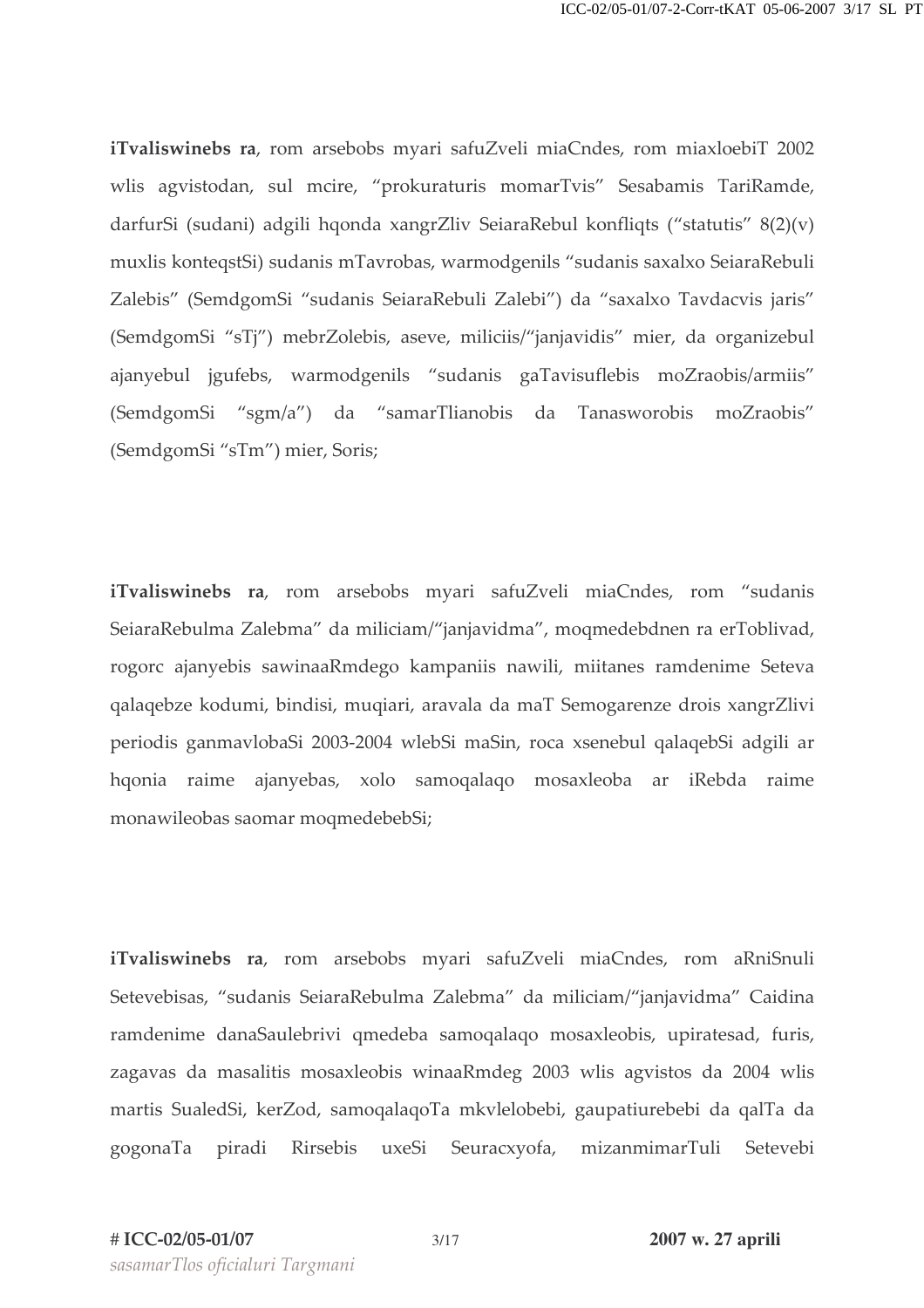zemoaRniSnul samoqalaqo mosaxleobaze da misi kuTvnili qonebis ganadgurebaze da qalaqebis Zarcva;

iTvaliswinebs ra, rom arsebobs myari safuZveli miaCndes, rom zemoxsenebuli Setevebisas, Tanaxmad "statutis"  $8(2)(g)(i)$ ,  $8(2)(g)(ii)$ ,  $8(2)(e)(i)$ ,  $8(2)(e)(v)$ ,  $8(2)(e)(vi)$ "sasamarTlos"  $da$  $8(2)(e)(xii)$ muxlebisa. Cadenili igna iurisdiqcias daqvemdebarebuli samxedro danaSauli, rogorc es aRwerilia "prokuraturis momarTvaSi";

iTvaliswinebs ra, rom arsebobs myari safuZveli miaCndes, rom "sudanis SeiaraRebuli Zalebis" da miliciis/"janjavidis" mowyobili Setevebi atarebda sistemur da farTo xasiaTs da mimarTuli iyo samoqalaqo mosaxleobis, upiratesad, furis, zagavas da masalitis mosaxleobis winaaRmdeg Tanaxmad Tu Sesabamisad saxelmwifo Tu organizebuli politikisa, rac gulisxmobda Tavdasxmas samoqalaqo mosaxleobaze:

iTvaliswinebs ra, rom arsebobs myari safuZveli miaCndes, rom zemoxsenebuli Setevebisas, devna, mkvlelobebi, iZulebiT gadanacvleba, dapatimrebebi Tu Tavisuflebis uxeSad darRveva, wameba, gaupatiurebebi da sxva arahumanuri qmedebebi samoqalaqo mosaxleobis, upiratesad, furis, zagavas da masalitis mosaxleobis winaaRmdeg Cadenili iqna "sudanis SeiaraRebuli Zalebis" da miliciis/"janjavidis" mier;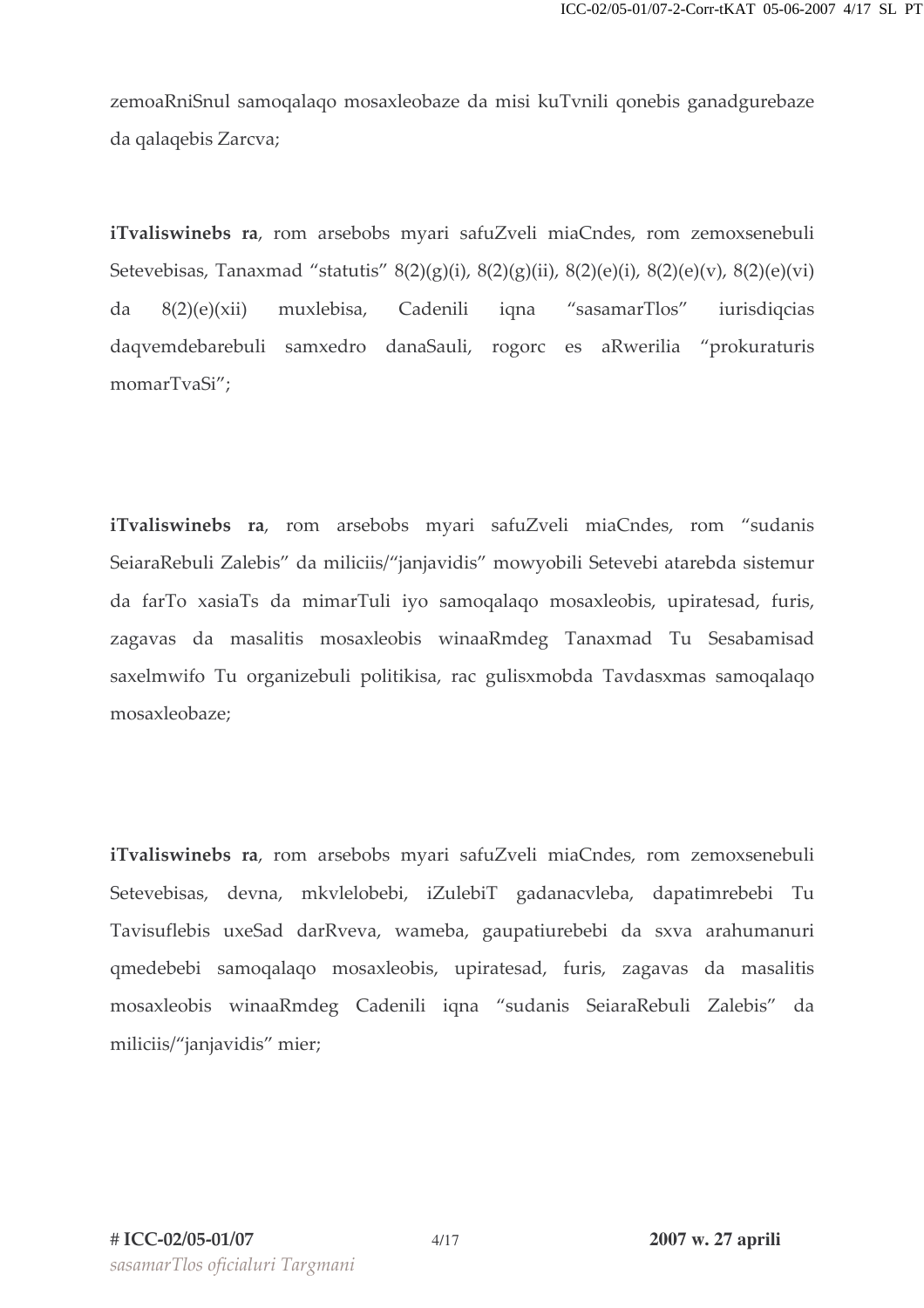iTvaliswinebs ra, rom arsebobs myari safuZveli miaCndes, rom zemoxsenebuli Setevebisas, Cadenili iqna "statutis" 7(1)(a), 7(1)(d), 7(1)(e), 7(1)(v), 7(1)(z), 7(1)(T) da 7(1)(l) punqtebis Tanaxmad "sasamarTlos" iurisdiqcias daqvemdebarebuli kacobriobis winaaRmdeg danaSaulebi, rogorc es aRwerilia "prokuraturis momarTvaSi";

iTvaliswinebs ra, rom arsebobs myari safuZveli miaCndes, rom miaxloebiT 2003 w. aprilidan 2005 w. seqtembramde periodSi, ahmad haruni muSaobda sudanis mTavrobis saxelmwifo ministrad Sinagan saqmeTa sakiTxebis dargSi, rom, rogorc aseTi, is xelmZRvanelobda "darfuris uSiSroebis samsaxurs", riTac koordinacias uwevda sxvadasxva saxelmwifo organoebs, romlebic monawileobdnen ajanyebis sawinaaRmdego aqciebSi, maT Soris, policias, SeiaraRebul Zalebs, erovnul uSiSroebas da dazvervis samsaxurs da milicias/"janjavids";

iTvaliswinebs ra, rom arsebobs myari safuZveli miaCndes, rom "darfuris uSiSroebis samsaxurSi" misi poziciidan gamomdinare da "uSiSroebis komitetebis" saerTo koordinaciis meSveobiT da maTi ZiriTad qmedebebSi, kerZod, darfurSi, miliciaSi/"janjavidSi" gawvevaSi, SeiaraRebaSi da dafinansebaSi piradad monawileobiT, ahmad haruni gamiznulad xels uwyobda zemoxsenebuli danaSaulis Cadenas, acnobierebda ra, rom misi monawileoba xels Seuwyobda "sudanis SeiaraRebuli Zalebis" da miliciis/"janjavidis" gegmas, romelic gulisxmobda samoqalaqo mosaxleobaze Tavdasxmas darfurSi;

iTvaliswinebs ra, rom arsebobs myari safuZveli miaCndes, rom ahmad harunma, zemoxsenebuli postidan gamomdinare, icoda samoqalaqo mosaxleobis winaaRmdeg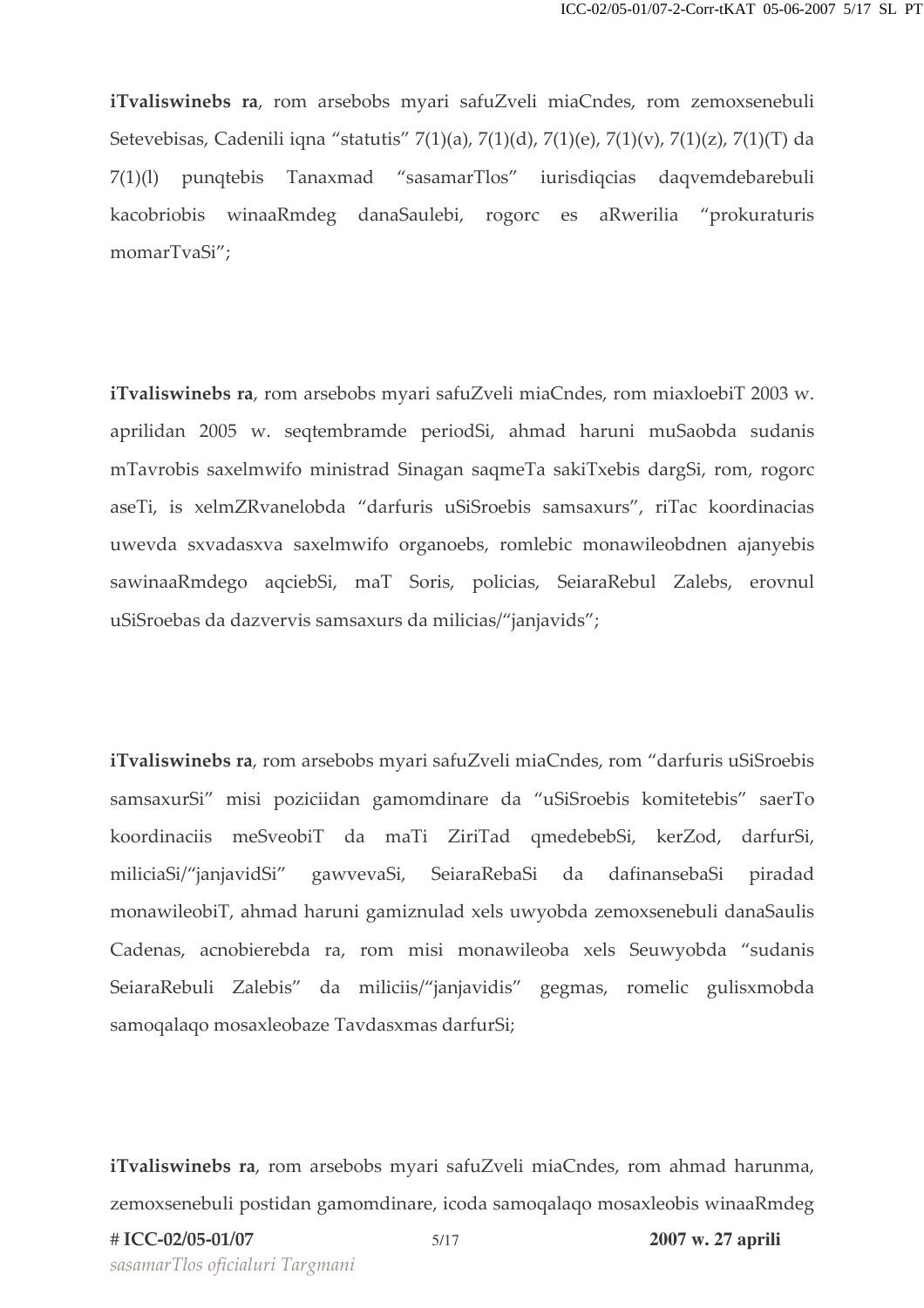Cadenili danaSaulis da miliciis/"janjavidis" meTodebis Sesaxeb; da rom mis saxalxo gamosvlebSi ahmad haruni ara Tu adasturebda, rom icoda, rom da milicia/"janjavidi" Tavs esxmoda samoqalaqoebs da Zarcvavda qalaqebs da soflebs, aramed piradad axdenda aRniSnuli ukanonobis waxalisebas;

iTvaliswinebs ra, rom gamomdinare yvela zemoxsenebuli mizezis gamo, arsebobs myari safuZveli miaCndes, rom ahmad haruni eqvemdebareba sisxlis samarTlis pasuxismgeblobas Tanaxmad "statutis" 25(3)(b) da 25(3)(d) muxlebisa kacobriobis winaaRmdeg danaSaulis da samxedro danaSaulis gamo, rogorc es aRniSnulia sabraldebo daskvnis qvemoT mocemul punqtebSi Tanaxmad "prokuraturis momarTvisa":

#### punqti 1

# (devna sofel kodumSi da mis SemogarenSi, rac warmoadgens kacobriobis winaaRmdeg danaSauls)

miaxloebiT 2003 w. 15 agvistodan 31 agvistomde periodSi, ahmad harunma, rogord erTad moqmedi pirebis jgufis wevrma, monawileoba miiRo sofel kodumis da misi Semogarenis, upiratesad, furis mosaxleobis devnaSi mklelobebis, samoqalaqo mosaxleobaze Tavdasxmebis, qonebis ganadgurebis da iZulebiT gadanacvlebis gziT (Tanaxmad "statutis" 7(1)(T) da 25(3)(d) muxlebisa);

#### pungti 2

(samoqalaqo mosaxleobis mkvleloba sofel kodumSi da mis SemogarenSi, rac warmoadgens kacobriobis winaaRmdeg danaSauls)

miaxloebiT 2003 w. 15 agvistos, ahmad harunma, rogorc erTad moqmedi pirebis jgufis wevrma, monawileoba miiRo sofel kodumis da misi Semogarenis, upiratesad, furis samoqalaqo mosaxleobis mkvlelobaSi (Tanaxmad "statutis" 7(1)(a) da 25(3)(d) muxlebisa);

#### pungti 3

(samoqalaqoTa mkvleloba sofel kodumSi da mis SemogarenSi, rac warmoadgens samxedro danaSauls)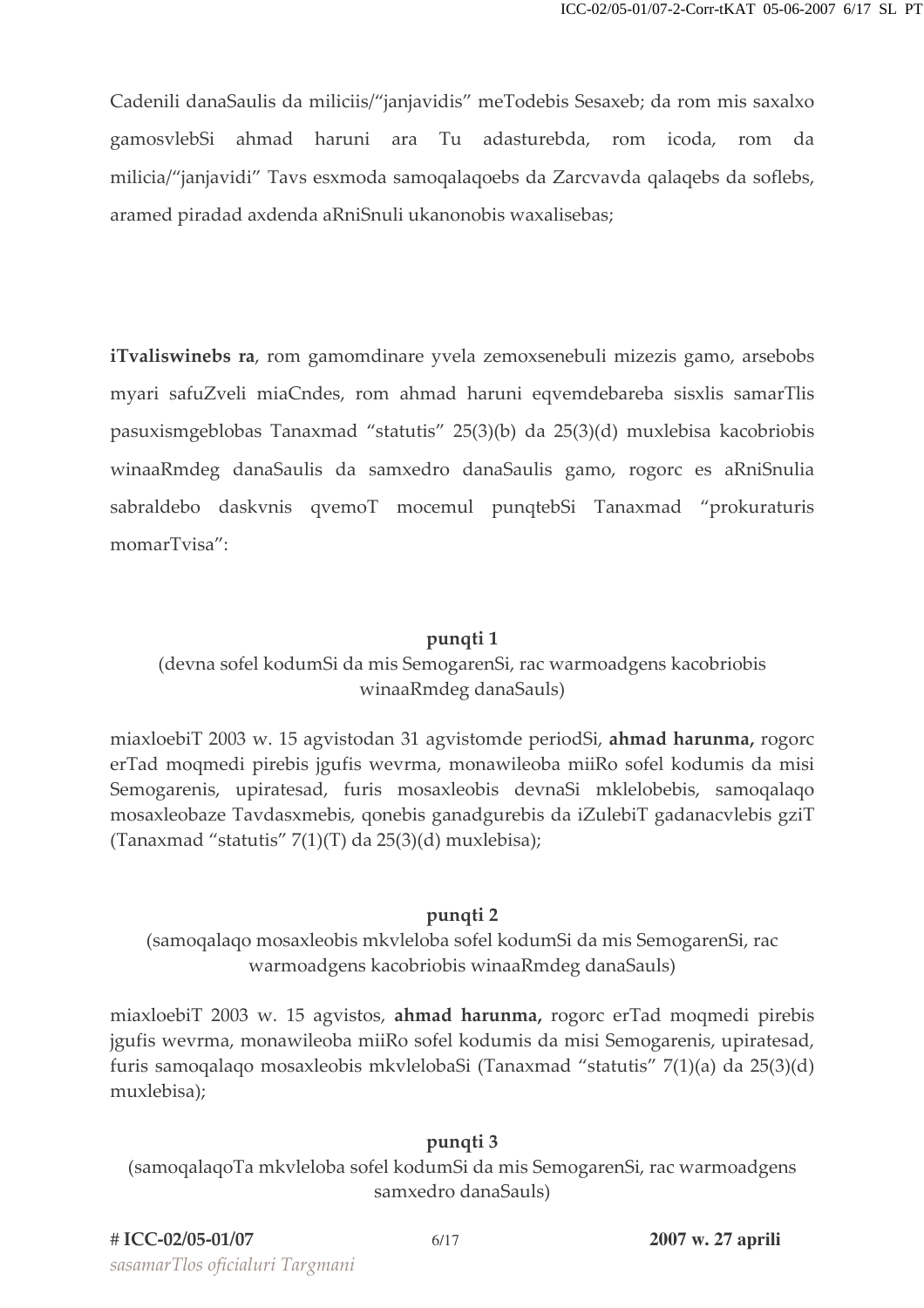miaxloebiT 2003 w. 15 agvistos, ahmad harunma, rogorc erTad moqmedi pirebis jgufis wevrma, monawileoba miiRo sofel kodumis da misi Semogarenis samoqalaqoTa, upiratesad, furis samoqalaqo mosaxleobis mkvlelobaSi, maSin, roca xsenebuli samoqalaqoebi ar monawileobdnen aqtiurad saomar moqmedebebSi ("statutis"  $8(2)(g)(i)$  da  $25(3)(d)$  muxlebi);

#### pungti 4

(samoqalaqoTa mkvleloba sofel kodumSi da mis SemogarenSi, rac warmoadgens kacobriobis winaaRmdeg danaSauls)

miaxloebiT 2003 w. 31 agvistos, ahmad harunma, rogorc erTad moqmedi pirebis jgufis wevrma, monawileoba miiRo sofel kodumis da misi Semogarenis samoqalaqoTa, upiratesad, furis samoqalaqo mosaxleobis mkvlelobaSi ("statutis"  $7(1)(a)$  da  $25(3)(d)$  muxlebi);

#### pungti 5

(samoqalaqoTa mkvleloba sofel kodumSi da mis SemogarenSi, rac warmoadgens samxedro danaSauls)

miaxloebiT 2003 w. 31 agvistos, ahmad harunma, rogorc erTad moqmedi pirebis jgufis wevrma, monawileoba miiRo sofel kodumis da misi Semogarenis samoqalaqoTa, upiratesad, furis samoqalaqo mosaxleobis mkvlelobaSi, maSin, roca xsenebuli samoqalaqoebi ar monawileobdnen aqtiurad saomar moqmedebebSi ("statutis"  $8(2)(g)(i)$  da  $25(3)(d)$  muxlebi);

#### pungti 6

(Tavdasxmebi sofel kodumis da misi Semogarenis samoqalaqo mosaxleobaze, rac warmoadgens samxedro danaSauls)

miaxloebiT 2003 w. 15 agvistodan 31 agvistomde periodSi, ahmad harunma, rogorc erTad moqmedi pirebis jgufis wevrma, monawileoba miiRo sofel kodumis da misi Semogarenis samogalagoebze, upiratesad, furis samogalago mosaxleobaze TavdasxmebSi, romlebic ar iRebdnen uSualo monawileobas saomar moqmedebebSi ("statutis"  $8(2)(e)(i)$  da  $25(3)(d)$  muxlebi);

# pungti 8

(qonebis ganadgureba sofel kodumSi da mis SemogarenSi, rac warmoadgens samxedro danaSauls)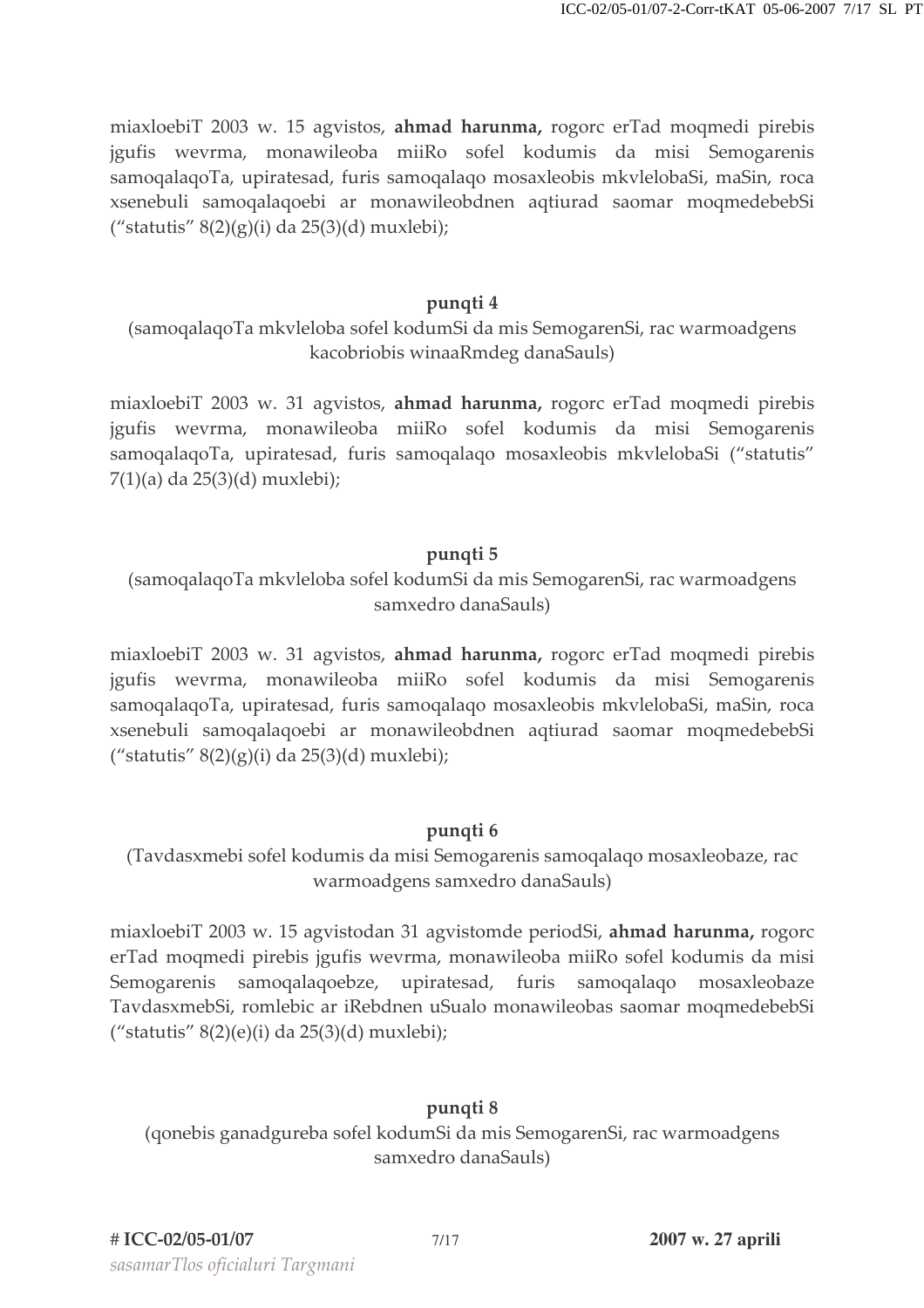miaxloebiT 2003 w. 15 agvistodan 31 agvistomde periodSi, ahmad harunma, rogorc erTad mogmedi pirebis jgufis wevrma, monawileoba mijo sofel kodumis da misi Semogarenis, upiratesad, furis mosaxleobis qonebis ganadgurebaSi, maT Soris, saxlebis dawyaSi ("statutis" 8(2)(e)(xii) da 25(3)(d) muxlebi);

# pungti 9

(iZulebiTi gadanacvleba sofel kodumidan da misi Semogarenidan, rac warmoadgens kacobriobis winaaRmdeg danaSauls)

miaxloebiT 2003 w. 15 agvistodan 31 agvistomde periodSi, ahmad harunma, rogorc erTad moqmedi pirebis jgufis wevrma, monawileoba miiRo sofel kodumidan da misi Semogarenidan miaxloebiT 20000 furis samoqalaqos iZulebiT gasaxlebaSi, ramac gamoiwvia soflebis dacla ("statutis" 7(1)(d) da 25(3)(d) muxlebi);

# pungti 10

(devna qalaq bindisSi da mis SemogarenSi, rac warmoadgens kacobriobis winaaRmdeg danaSauls)

miaxloebiT 2003 w. 15 agvistos, ahmad harunma, rogorc erTad moqmedi pirebis jgufis wevrma, monawileoba miiRo qalaq bindisSi da mis SemogarenSi upiratesad furis mosaxleobis devnaSi mkvlelobebis, gaupatiurebebis, samoqalaqo mosaxleobaze Tavdasxmebis, arahumanuri aqtebis, Zarcvis, qonebis ganadgurebis da mosaxleobis iZulebiT gadanacvlebis gziT ("statutis" 7(1)(T) da 25(3)(d) muxlebi);

# pungti 11

(samoqalaqoTa mkvleloba qalaq bindisSi da mis SemogarenSi, rac warmoadgens kacobriobis winaaRmdeg danaSauls)

miaxloebiT 2003 w. 15 agyistos, **ahmad harunma**, rogorc erTad moqmedi pirebis jgufis wevrma, monawileoba miiRo qalaq bindisSi da mis SemogarenSi upiratesad furis mosaxleobis 100-ze meti samoqalaqos mkvlelobaSi ("statutis" 7(1)(a) da 25(3)(d) muxlebi);

# pungti 12

(samoqalaqoTa mkvleloba qalaq bindisSi da mis SemogarenSi, rac warmoadgens samxedro danaSauls)

miaxloebiT 2003 w. 15 agvistos, ahmad harunma, rogorc erTad moqmedi pirebis jgufis wevrma, monawileoba miiRo qalaq bindisSi da mis SemogarenSi upiratesad furis mosaxleobis 100-ze meti samoqalaqos mkvlelobaSi maSin, roca xsenebuli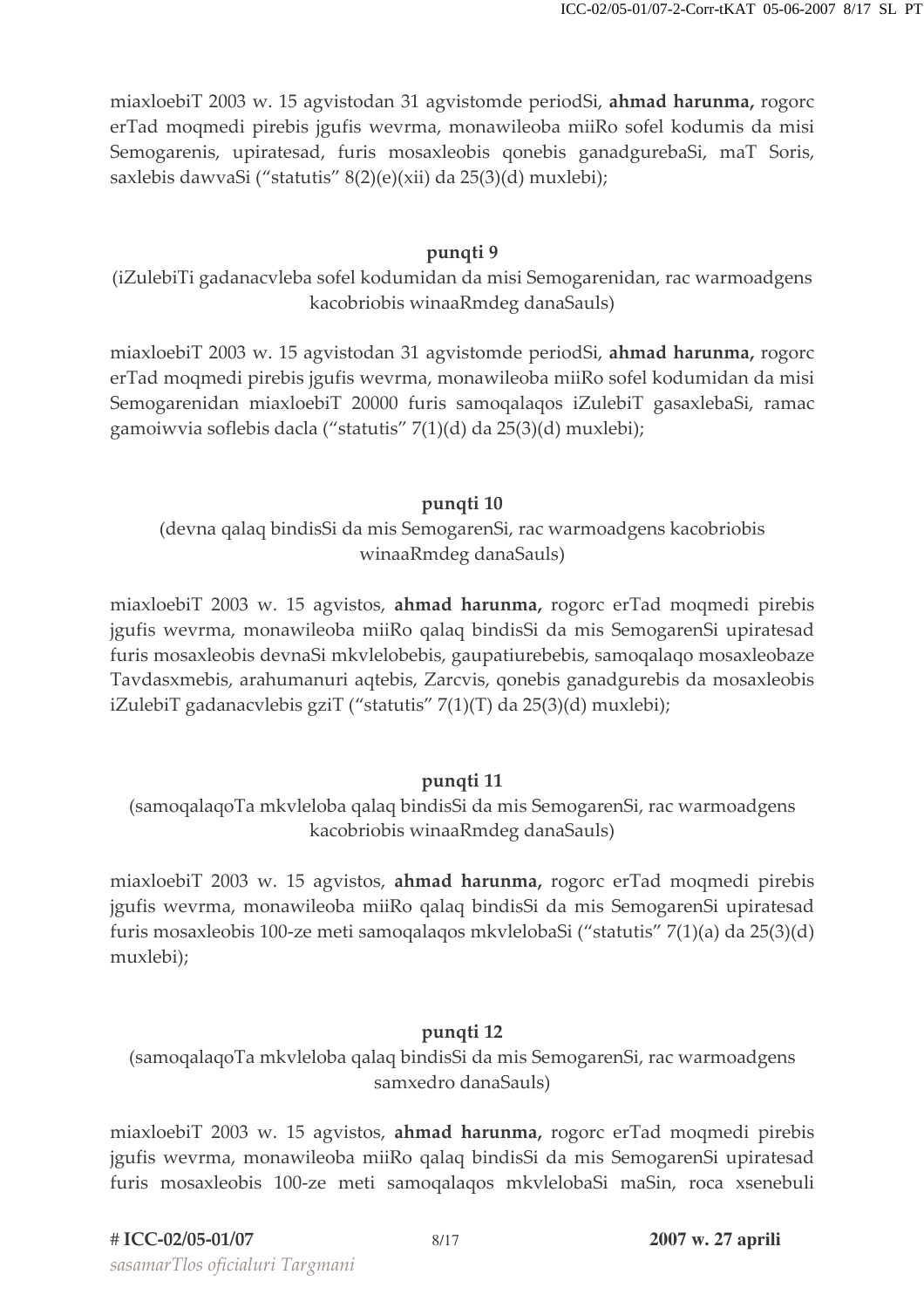samoqalaqoebi aqtiurad ar monawileobdnen saomar moqmedebebSi ("statutis"  $8(2)(g)(i)$  da  $25(3)(d)$  muxlebi);

### pungti 13

# (gaupatiureba qalaq bindisSi da mis SemogarenSi, rac warmoadgens kacobriobis winaaRmdeg danaSauls)

miaxloebiT 2003 w. 15 agvistos, ahmad harunma, rogorc erTad moqmedi pirebis jgufis wevrma, monawileoba miiRo qalaq bindisis da misi Semogarenis upiratesad furis mosaxleobis qalebis da gogonebis gaupatiurebaSi ("statutis"  $7(1)(g)$  da  $25(3)(d)$ muxlebi);

### pungti 14

(gaupatiureba qalaq bindisSi da mis SemogarenSi, rac warmoadgens samxedro danaSauls)

miaxloebiT 2003 w. 15 agvistos, ahmad harunma, rogorc erTad moqmedi pirebis jgufis wevrma, monawileoba miiRo qalaq bindisis da misi Semogarenis upiratesad furis mosaxleobis qalebis da gogonebis gaupatiurebaSi ("statutis" 8(2)(e)(vi) da  $25(3)(d)$  muxlebi);

# pungti 15

# (Tavdasxmebi samoqalaqo mosaxleobaze qalaq bindisSi da mis SemogarenSi, rac warmoadgens samxedro danaSauls)

miaxloebiT 2003 w. 15 agvistos, ahmad harunma, rogorc erTad moqmedi pirebis jgufis wevrma, monawileoba miiRo TavdasxmebSi qalaq bindisis da misi Semogarenis upiratesad furis samoqalaqo mosaxleobaze, maSin, roca xsenebuli samoqalaqoebi uSualod ar monawileobdnen saomar moqmedebebSi ("statutis" 8(2)(e)(i) da 25(3)(d) muxlebi);

#### pungti 17

(arahumanuri qmedebebi qalaq bindisSi, rac warmoadgens kacobriobis winaaRmdeg danaSauls)

miaxloebiT 2003 w. 15 agvistos, **ahmad harunma**, rogorc erTad moqmedi pirebis jgufis wevrma, monawileoba miiRo qalaq bindisis da misi Semogarenis upiratesad furis samogalago mosaxleobis wamebaSi da maTTvis mZime sxeulis Tu fsigikuri zianis miyenebaSi arahumanuri qmedebebiT, maT Soris, sroliT, ramac gamoiwvia mZime dazianebebi ("statutis" 7(1)(l) da 25(3)(d) muxlebi);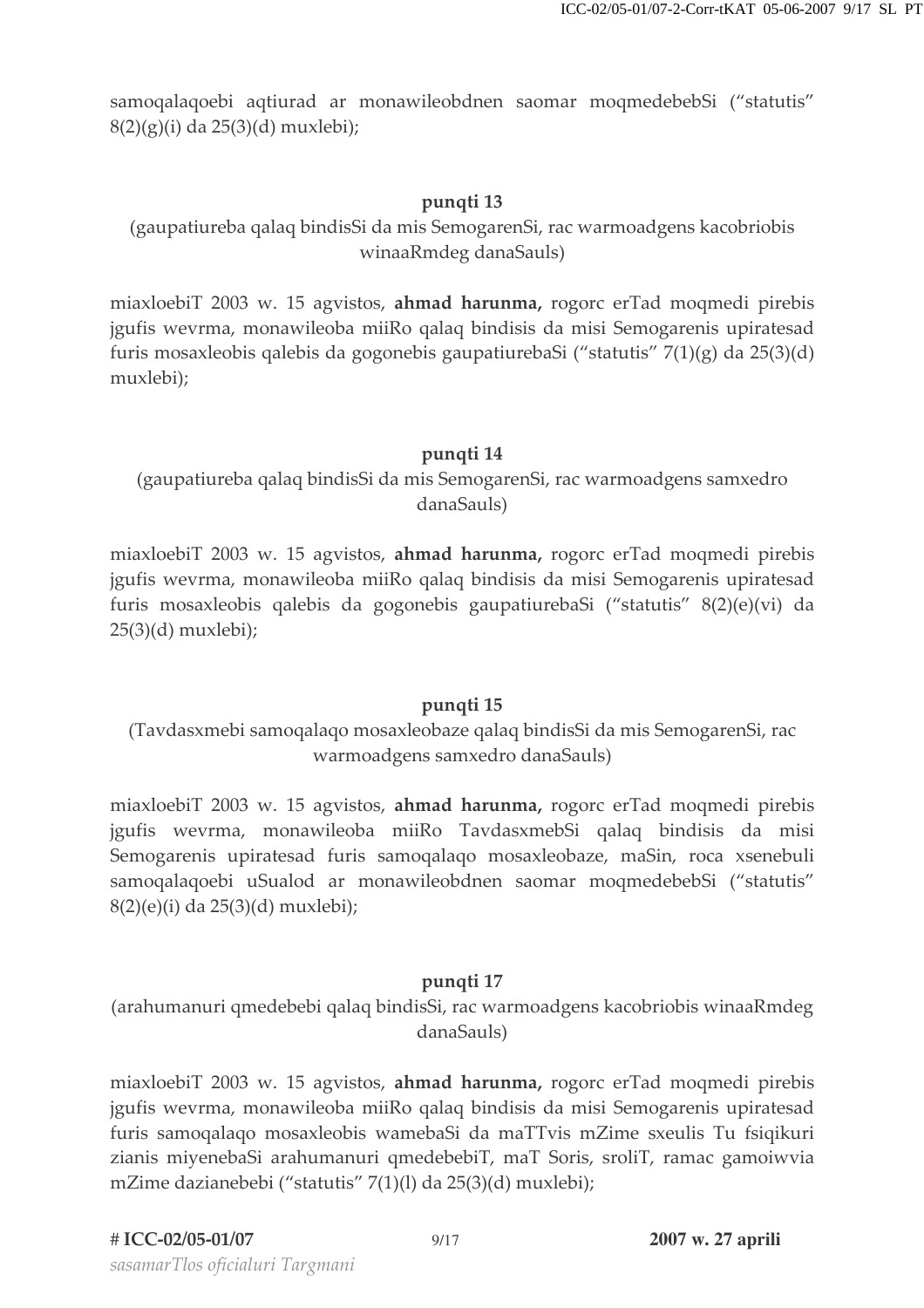### pungti 18

(Zarcva qalaq bindisSi da mis SemogarenSi, rac warmoadgens samxedro danaSauls)

miaxloebiT 2003 w. 15 agvistos, ahmad harunma, rogorc erTad moqmedi pirebis jgufis wevrma, monawileoba miiRo qalaq bindisis da misi Semogarenis upiratesad furis mosaxleobis qonebis ZarcvaSi, saojaxo qonebis Zarcvis CaTvliT ("statutis" 8(2)(e)(v) da 25(3)(d) muxlebi);

### pungti 19

(qonebis ganadgureba qalaq bindisSi da mis SemogarenSi, rac warmoadgens samxedro danaSauls)

miaxloebiT 2003 w. 15 agyistos, **ahmad harunma**, rogorc erTad moqmedi pirebis jgufis wevrma, monawileoba miiRo qalaq bindisis da misi Semogarenis upiratesad furis mosaxleobis qonebis ganadgurebaSi, maT Soris, sawyobebis, meCeTis da sacxovrebeli saxlebis dawyaSi ("statutis" 8(2)(e)(xii) da 25(3)(d) muxlebi);

# pungti 20

(iZulebiT gadaadgileba qalaq bindisSi da mis SemogarenSi, rac warmoadgens kacobriobis winaaRmdeg danaSauls)

miaxloebiT 2003 w. 15 agvistos, **ahmad harunma**, rogorc erTad moqmedi pirebis jgufis wevrma, monawileoba miiRo qalaq bindisidan da misi Semogarenidan upiratesad furis 34000-mde mosaxlis iZulebiT gasaxlebaSi, ramac gamoiwvia qalaqis dacla ("statutis" 7(1)(d) da 25(3)(d) muxlebi);

# pungti 21

# (devna qalaq muqiarSi da mis SemogarenSi, rac warmoadgens kacobriobis winaaRmdeg danaSauls)

2003 w. agvistodan 2004 w. martamde periodSi, ahmad harunma, rogorc erTad moqmedi pirebis jgufis wevrma, monawileoba miiRo qalaq muqiaris da misi Semogarenis, upiratesad furis mosaxleobis devnaSi mklelobebis, samoqalaqo mosaxleobaze Tavdasxmebis, dapatimrebebis da Tavisuflebis uflebis uxeSi darRvevis, wamebis, Zarcvis da qonebis ganadgurebis gziT ("statutis" 7(1)(T) da  $25(3)(d)$  muxlebi);

# pungti 22

(mamakacTa mkvleloba qalaq muqiarSi da mis SemogarenSi, rac warmoadgens kacobriobis winaaRmdeg danaSauls)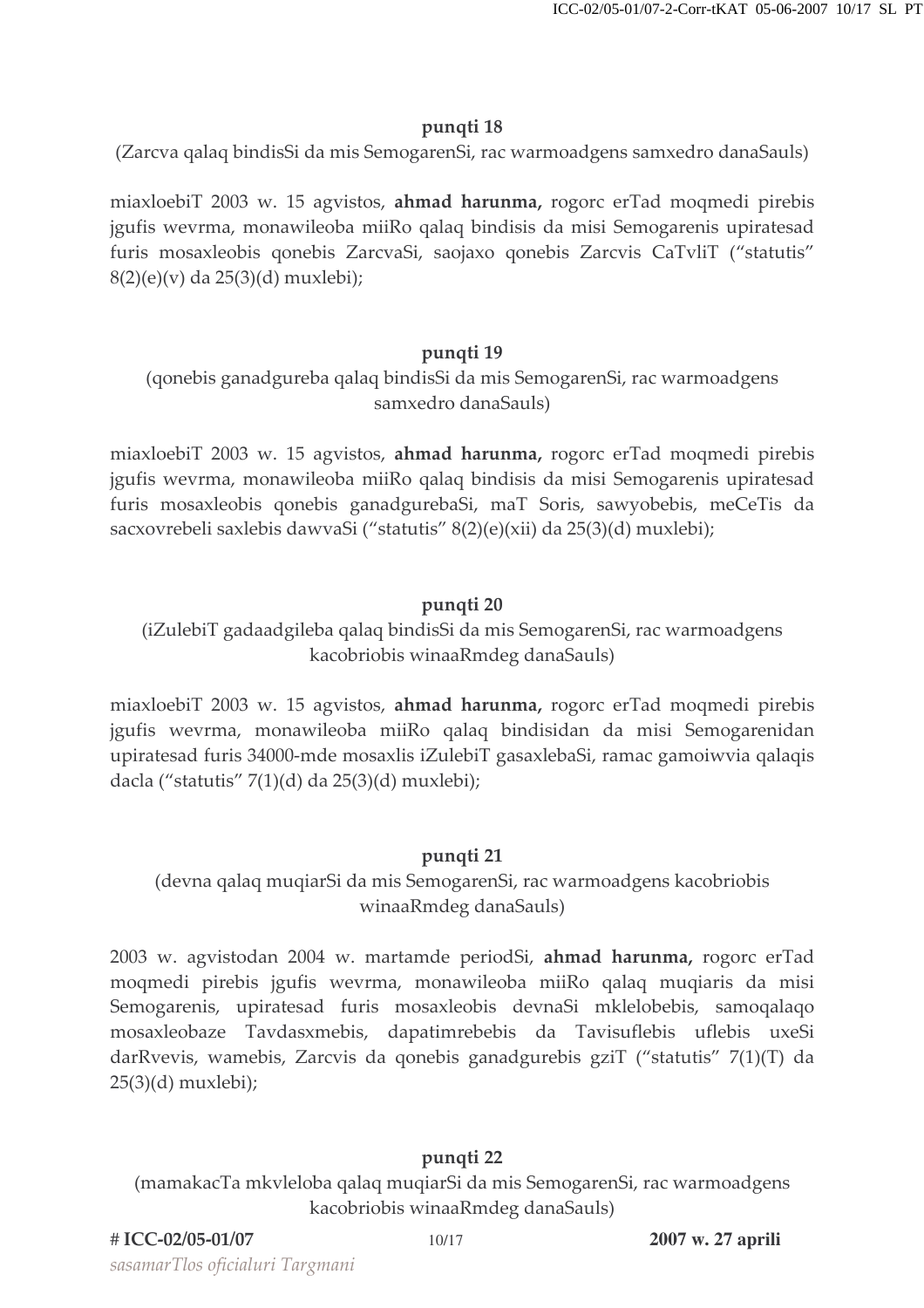2003 w. seqtembridan oqtombramde periodSi, ahmad harunma, rogorc erTad moqmedi pirebis jgufis wevrma, monawileoba miiRo qalaq muqiaris da misi Semogarenis, upiratesad furis mosaxleobis, sul mcire, 20 mamakacis mkvlelobaSi ("statutis" 7(1)(a) da  $25(3)(d)$  muxlebi);

#### pungti 23

(mamakacTa mkvleloba qalaq muqiarSi da mis SemogarenSi, rac warmoadgens samxedro danaSauls)

2003 w. seqtembridan oqtombramde periodSi, ahmad harunma, rogorc erTad moqmedi pirebis jgufis wevrma, monawileoba miiRo qalaq muqiaris da misi Semogarenis, upiratesad furis mosaxleobis, sul mcire, 20 mamakacis mkvlelobaSi, maSin, roca xsenebuli mamakacebi aqtiur monawileobas ar iRebdnen saomar moqmedebebSi ("statutis" 8(2)(g)(i) da 25(3)(d) muxlebi);

### pungti 24

(mamakacTa mkvleloba qalaq muqiarSi da mis SemogarenSi, rac warmoadgens kacobriobis winaaRmdeg danaSauls)

miaxloebiT 2003 w. dekemberSi, ahmad harunma, rogorc erTad moqmedi pirebis jgufis wevrma, monawileoba miiRo qalaq muqiaris da misi Semogarenis, upiratesad furis mosaxleobis, sul mcire, 21 mamakacis mkvlelobaSi ("statutis" 7(1)(a) da 25(3)(d) muxlebi);

#### pungti 26

(mamakacTa mkvleloba qalaq muqiarSi da mis SemogarenSi, rac warmoadgens samxedro danaSauls)

miaxloebiT 2003 w. dekemberSi, ahmad harunma, rogorc erTad moqmedi pirebis jgufis wevrma, monawileoba miiRo qalaq muqiaris da misi Semogarenis, upiratesad furis mosaxleobis, sul mcire, 21 mamakacis mkvlelobaSi, maSin, roca xsenebuli mamakacebi aqtiur monawileobas ar iRebdnen saomar moqmedebebSi ("statutis"  $8(2)(g)(i)$  da  $25(3)(d)$  muxlebi);

#### pungti 28

(mamakacTa mkvleloba qalaq muqiarSi da mis SemogarenSi, rac warmoadgens kacobriobis winaaRmdeg danaSauls)

miaxloebiT 2004 w. martSi, ahmad harunma, rogorc erTad moqmedi pirebis jgufis wevrma, monawileoba miiRo qalaq muqiaris da misi Semogarenis, upiratesad furis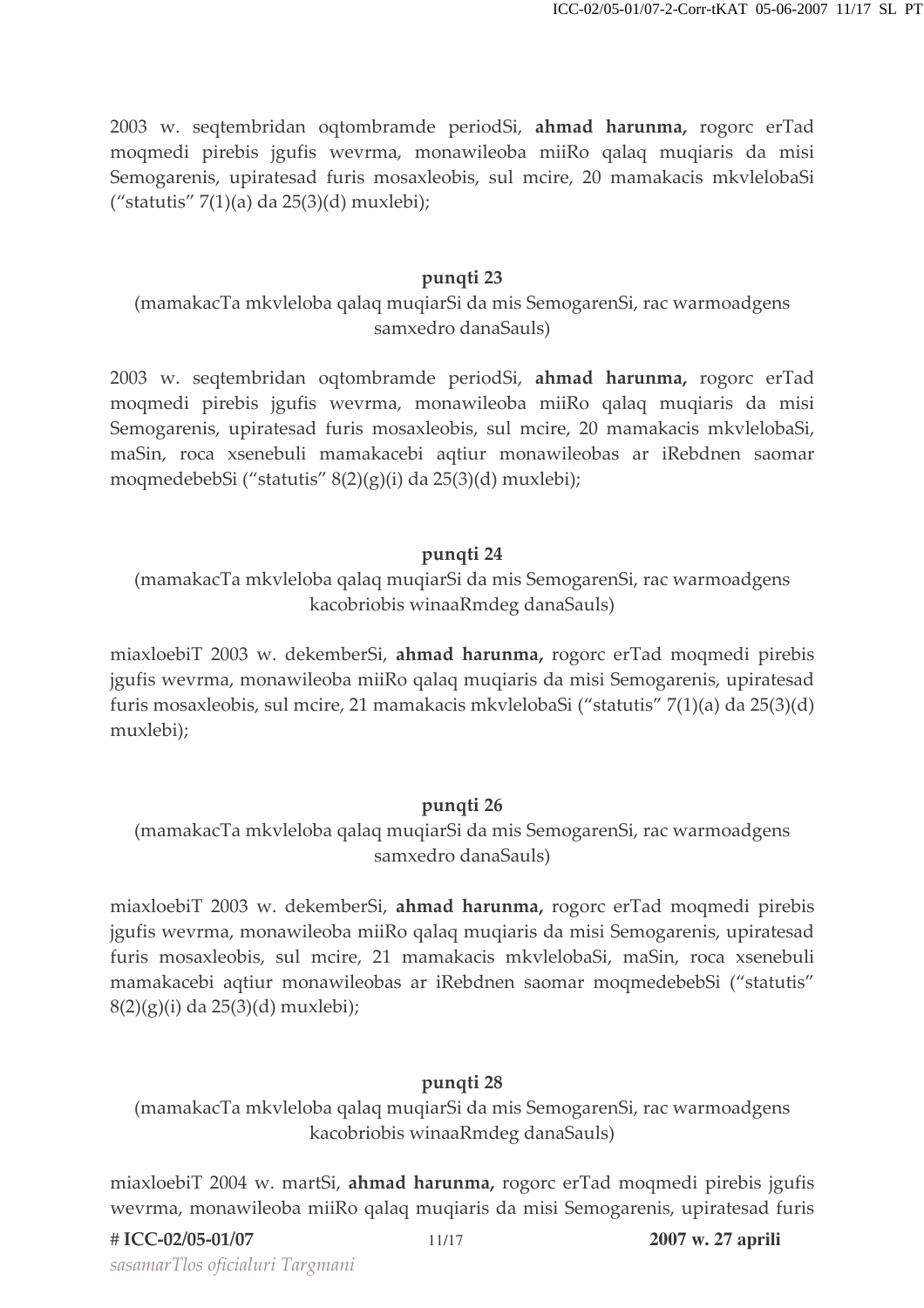mosaxleobis, sul mcire, 32 mamakacis mkvlelobaSi ("statutis" 7(1)(a) da 25(3)(d) muxlebi);

### pungti 30

# (mamakacTa mkvleloba qalaq muqiarSi da mis SemogarenSi, rac warmoadgens samxedro danaSauls)

miaxloebiT 2004 w. martSi, ahmad harunma, rogorc erTad moqmedi pirebis jgufis wevrma, monawileoba miiRo qalaq muqiaris da misi Semogarenis, upiratesad furis mosaxleobis, sul mcire, 32 mamakacis mkvlelobaSi, maSin, roca xsenebuli mamakacebi aqtiur monawileobas ar iRebdnen saomar moqmedebebSi ("statutis"  $8(2)(g)(i)$  da  $25(3)(d)$  muxlebi);

#### pungti 32

(Tavdasxmebi samoqalaqo mosaxleobaze qalaq muqiarSi da mis SemogarenSi, rac warmoadgens samxedro danaSauls)

2003 w. agvistodan 2004 w. martamde periodSi, ahmad harunma, rogorc erTad mogmedi pirebis įgufis wevrma, monawileoba mijko TavdasxmebSi galag mugiaris misi Semogarenis, upiratesad furis samoqalaqo mosaxleobaze da da romlebic iRebdnen uSualo monawileobas samoqalaqoebze, ar saomar moqmedebebSi ("statutis" 8(2)(e)(i) da 25(3)(d) muxlebi);

#### pungti 34

(dapatimrebebi da Tavisuflebis uflebis uxeSi darRveva qalaq muqiarSi da mis SemogarenSi, rac warmoadgens kacobriobis winaaRmdeg danaSauls)

miaxloebiT 2003 w. agvistos dasawyisSi, ahmad harunma, rogorc erTad moqmedi pirebis jgufis wevrma, monawileoba miiRo qalaq muqiaris da misi Semogarenis, upiratesad furis, sul mcire 400 samoqalaqos dapatimrebebSi Tu Tavisuflebis uflebis uxeS darRvevaSi ("statutis" 7(1)(e) da 25(3)(d) muxlebi);

# pungti 35

(wameba qalaq muqiarSi da mis SemogarenSi, rac warmoadgens kacobriobis winaaRmdeg danaSauls)

miaxloebiT 2003 w. agvistos dasawyisSi, ahmad harunma, rogorc erTad moqmedi pirebis jgufis wevrma, monawileoba miiRo qalaq muqiaris da misi Semogarenis, upiratesad furis, sul mcire 60 samoqalaqos wamebaSi ("statutis"  $7(1)(v)$  da  $25(3)(d)$ muxlebi);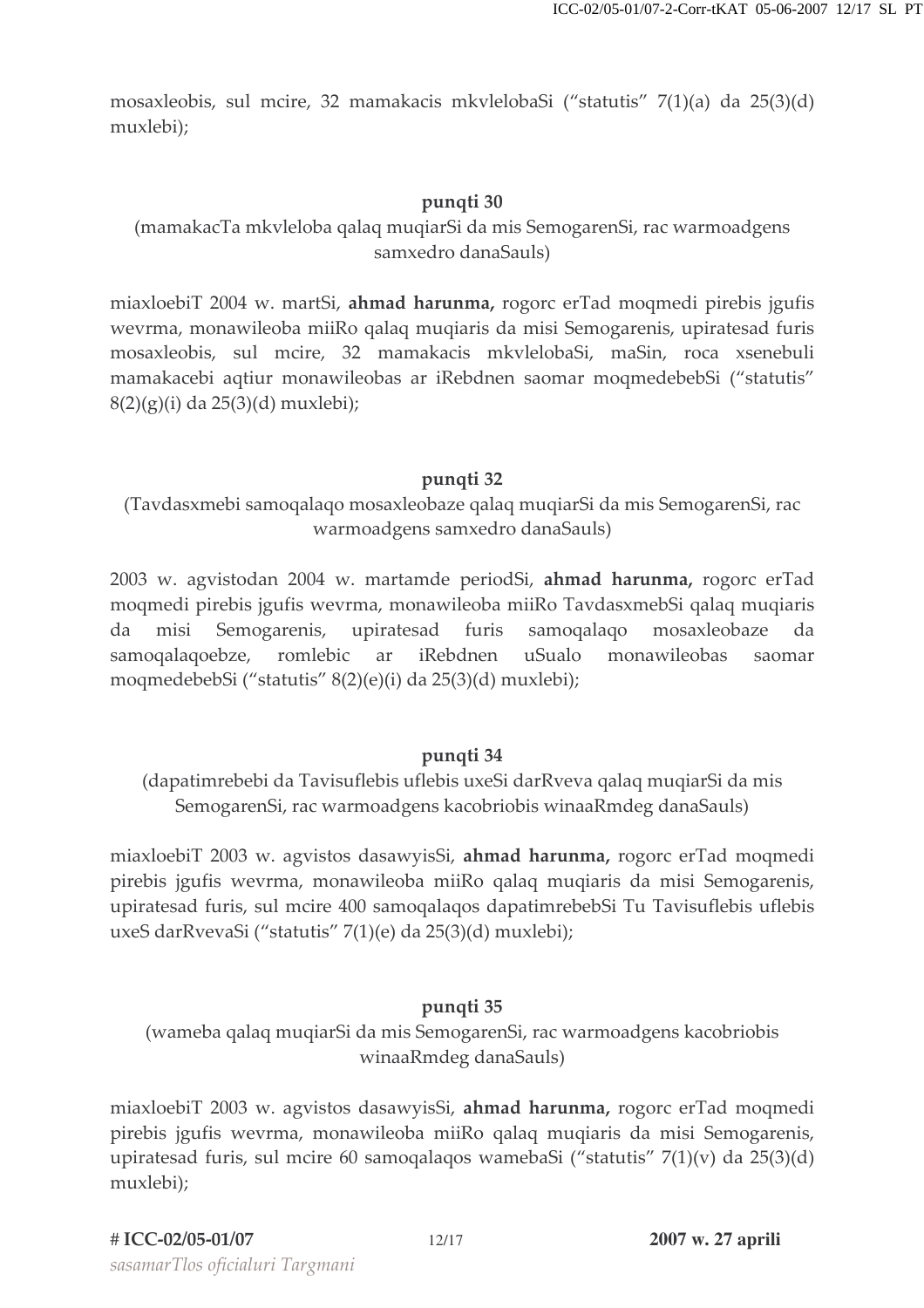#### pungti 36

(Zarcva qalaq muqiarSi da mis SemogarenSi, rac warmoadgens samxedro danaSauls)

2003 w. agvistodan 2004 w. martamde periodSi, ahmad harunma, rogorc erTad moqmedi pirebis jgufis wevrma, monawileoba miiRo qalaq muqiaris da misi Semogarenis, upiratesad furis mosaxleobis qonebis ZarcvaSi, maT Soris, maRaziebis, saxlebis ZarcvaSi da pirutyvis gatacebaSi ("statutis" 8(2)(g)(v) da 25(3)(d) muxlebi);

### pungti 37

(Zarcva qalaq muqiarSi da mis SemogarenSi, rac warmoadgens samxedro danaSauls)

2003 w. 3-dan 10 agvistodan periodSi, ahmad harunma, rogorc erTad moqmedi pirebis jgufis wevrma, monawileoba miiRo qalaq muqiaris da misi Semogarenis, upiratesad furis mosaxleobis qonebis ZarcvaSi, maT Soris, maRaziebis, saxlebis ZarcvaSi da pirutyvis gatacebaSi ("statutis" 8(2)(g)(v) da 25(3)(d) muxlebi);

### pungti 38

# (qonebis ganadgureba qalaq muqiarSi da mis SemogarenSi, rac warmoadgens samxedro danaSauls)

2003 w. agvistodan 2004 w. martamde periodSi, ahmad harunma, rogorc erTad moqmedi pirebis jgufis wevrma, monawileoba miiRo qalaq muqiaris da misi Semogarenis, upiratesad furis mosaxleobis qonebis ganadgurebaSi, maT Soris, sacxovrebeli saxlebis dawyaSi da naTesebis da fermebis ganadgurebaSi ("statutis" 8(2)(e)(xii) da 25(3)(d) muxlebi);

# pungti 39

# (devna qalaq aravalaSi da mis SemogarenSi, rac warmoadgens kacobriobis winaaRmdeg danaSauls)

miaxloebiT 2003 w. dekemberSi, ahmad harunma, rogorc erTad moqmedi pirebis jgufis wevrma, monawileoba miiRo qalaq aravalas da misi Semogarenis, upiratesad furis mosaxleobis devnaSi mkvlelobebis, gaupatiurebis, samoqalaqo mosaxleobaze Tavdasxmebis, piradi Rirsebis Seuracxyofis, arahumanuri aqtebis, Zarcvis, qonebis ganadgurebis da mosaxleobis iZulebiT gadaadgilebis gziT ("statutis" 7(1)(T) da  $25(3)(d)$  muxlebi);

# pungti 40

(samoqalaqoTa mkvleloba qalaq aravalaSi da mis SemogarenSi, rac warmoadgens kacobriobis winaaRmdeg danaSauls)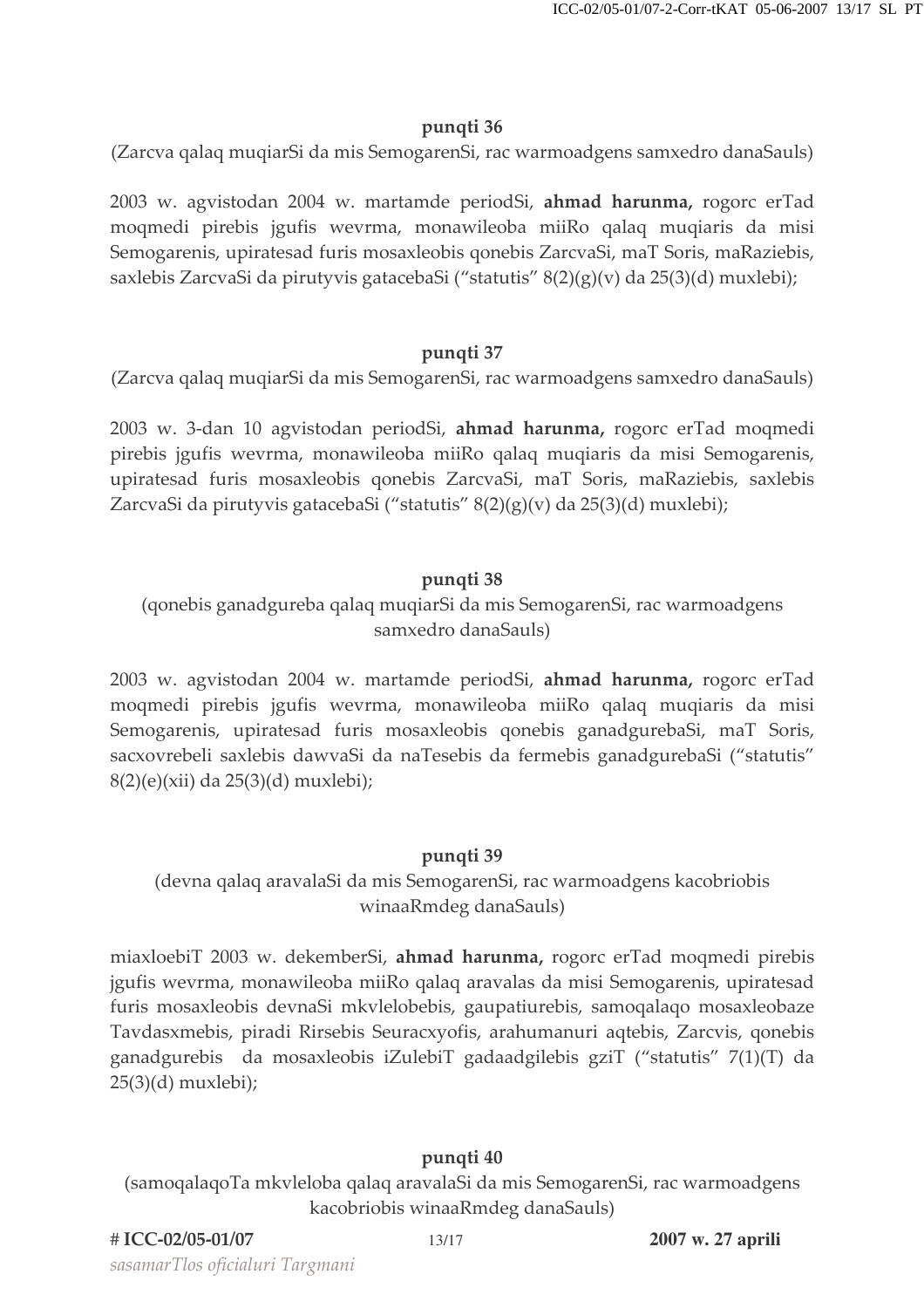miaxloebiT 2003 w. dekemberSi, ahmad harunma, rogorc erTad moqmedi pirebis jgufis wevrma, monawileoba miiRo qalaq aravalas da misi Semogarenis, upiratesad furis mosaxleobis sul mcire, 26 samoqalaqos mkvlelobaSi ("statutis" 7(1)(a) da  $25(3)(d)$  muxlebi);

#### punqti 41

(samoqalaqoTa mkvleloba qalaq aravalaSi da mis SemogarenSi, rac warmoadgens samxedro danaSauls)

miaxloebiT 2003 w. dekemberSi, ahmad harunma, rogorc erTad moqmedi pirebis jgufis wevrma, monawileoba miiRo qalaq aravalas da misi Semogarenis, upiratesad furis mosaxleobis sul mcire, 26 samoqalaqos mkvlelobaSi, maSin, roca isini ar iRebdnen aqtiur monawileobas saomar moqmedebebSi ("statutis" 8(2)(g)(i) da  $25(3)(d)$  muxlebi);

#### pungti 42

(gaupatiureba qalaq aravalaSi da mis SemogarenSi, rac warmoadgens kacobriobis winaaRmdeg danaSauls)

miaxloebiT 2003 w. dekemberSi, ahmad harunma, rogorc erTad moqmedi pirebis jgufis wevrma, monawileoba miiRo qalaq aravalas da misi Semogarenis, upiratesad furis mosaxleobis sul mcire, 10 qalis da gogonas gaupatiurebaSi ("statutis" 7(1)(z) da  $25(3)(d)$  muxlebi);

#### pungti 43

(gaupatiureba qalaq aravalaSi da mis SemogarenSi, rac warmoadgens samxedro danaSauls)

miaxloebiT 2003 w. dekemberSi, ahmad harunma, rogorc erTad moqmedi pirebis jgufis wevrma, monawileoba miiRo qalaq aravalas da misi Semogarenis, upiratesad furis mosaxleobis sul mcire, 10 qalis da gogonas gaupatiurebaSi ("statutis" 8(2)(e)(vi) da 25(3)(d) muxlebi);

#### pungti 44

(Tavdasxmebi samoqalaqo mosaxleobaze qalaq aravalaSi da mis SemogarenSi, rac warmoadgens samxedro danaSauls)

miaxloebiT 2003 w. dekemberSi, ahmad harunma, rogorc erTad moqmedi pirebis jgufis wevrma, monawileoba miiRo TavdasxmebSi qalaq aravalas da misi Semogarenis, upiratesad furis samoqalaqo mosaxleobaze da samoqalaqoebze,

sasamarTlos oficialuri Targmani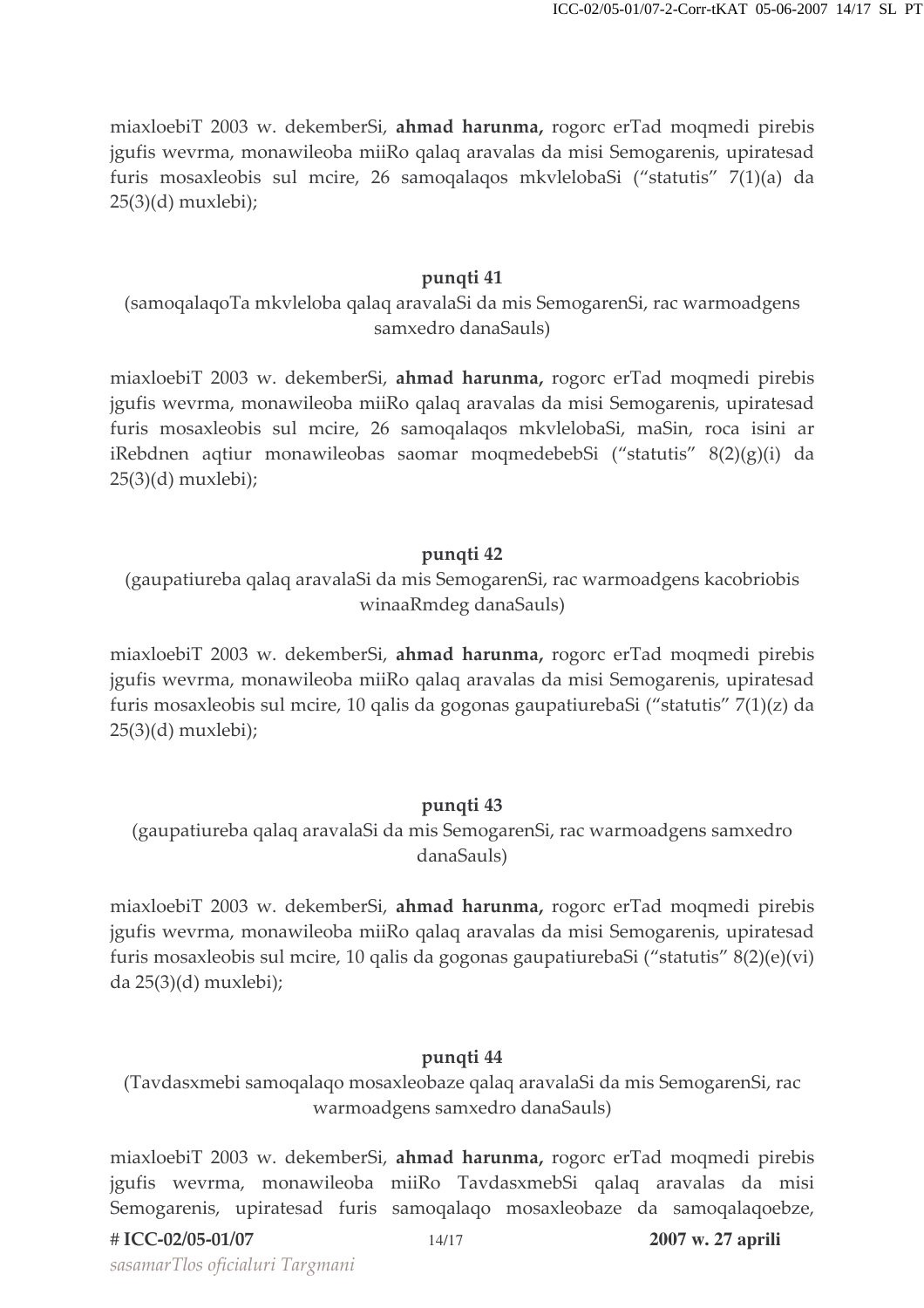romlebic ar iRebdnen uSualo monawileobas saomar moqmedebebSi ("statutis" 8(2)(e)(i) da 25(3)(d) muxlebi);

### pungti 46

(piradi Rirsebis Seuracxyofa qalaq aravalaSi da mis SemogarenSi, rac warmoadgens samxedro danaSauls)

miaxloebiT 2003 w. dekemberSi, ahmad harunma, rogorc erTad moqmedi pirebis jgufis wevrma, monawileoba miiRo qalaq aravalas da misi Semogarenis, upiratesad furis mosaxleobis sul mcire, 10 qalis da gogonas piradi Rirsebis SeuracxyofaSi ("statutis"  $8(2)(g)(iii)$  da  $25(3)(d)$  muxlebi);

### pungti 48

(arahumanuri qmedeba qalaq aravalaSi, rac warmoadgens kacobriobis winaaRmdeg danaSauls)

miaxloebiT 2003 w. dekemberSi, ahmad harunma, rogorc erTad moqmedi pirebis jgufis wevrma, monawileoba miiRo qalaq aravalas da misi Semogarenis upiratesad furis samoqalaqo mosaxleobis wamebaSi da maTTvis mZime sxeulis Tu fsiqikuri zianis miyenebaSi arahumanuri qmedebebiT, maT Soris, sroliT, ramac gamoiwvia mZime dazianebebi ("statutis" 7(1)(l) da 25(3)(d) muxlebi);

#### pungti 49

(Zarcva galag aravalaSi da mis SemogarenSi, rac warmoadgens samxedro danaSauls)

miaxloebiT 2003 w. dekemberSi, ahmad harunma, rogorc erTad moqmedi pirebis jgufis wevrma, monawileoba miiRo qalaq aravalas da misi Semogarenis, upiratesad furis mosaxleobis qonebis ZarcvaSi, maT Soris, maRaziebis, saxlebis ZarcvaSi da pirutyvis gatacebaSi ("statutis" 8(2)(g)(v) da 25(3)(d) muxlebi);

# punqti 50

(qonebis ganadgureba qalaq aravalaSi da mis SemogarenSi, rac warmoadgens samxedro danaSauls)

miaxloebiT 2003 w. dekemberSi, ahmad harunma, rogorc erTad moqmedi pirebis jgufis wevrma, monawileoba miiRo qalaq aravalas da misi Semogarenis, upiratesad furis mosaxleobis qonebis ganadgurebaSi, maT Soris, qalaq aravalas TiTqmis srul ganadgurebaSi ("statutis" 8(2)(e)(xii) da 25(3)(d) muxlebi);

# pungti 51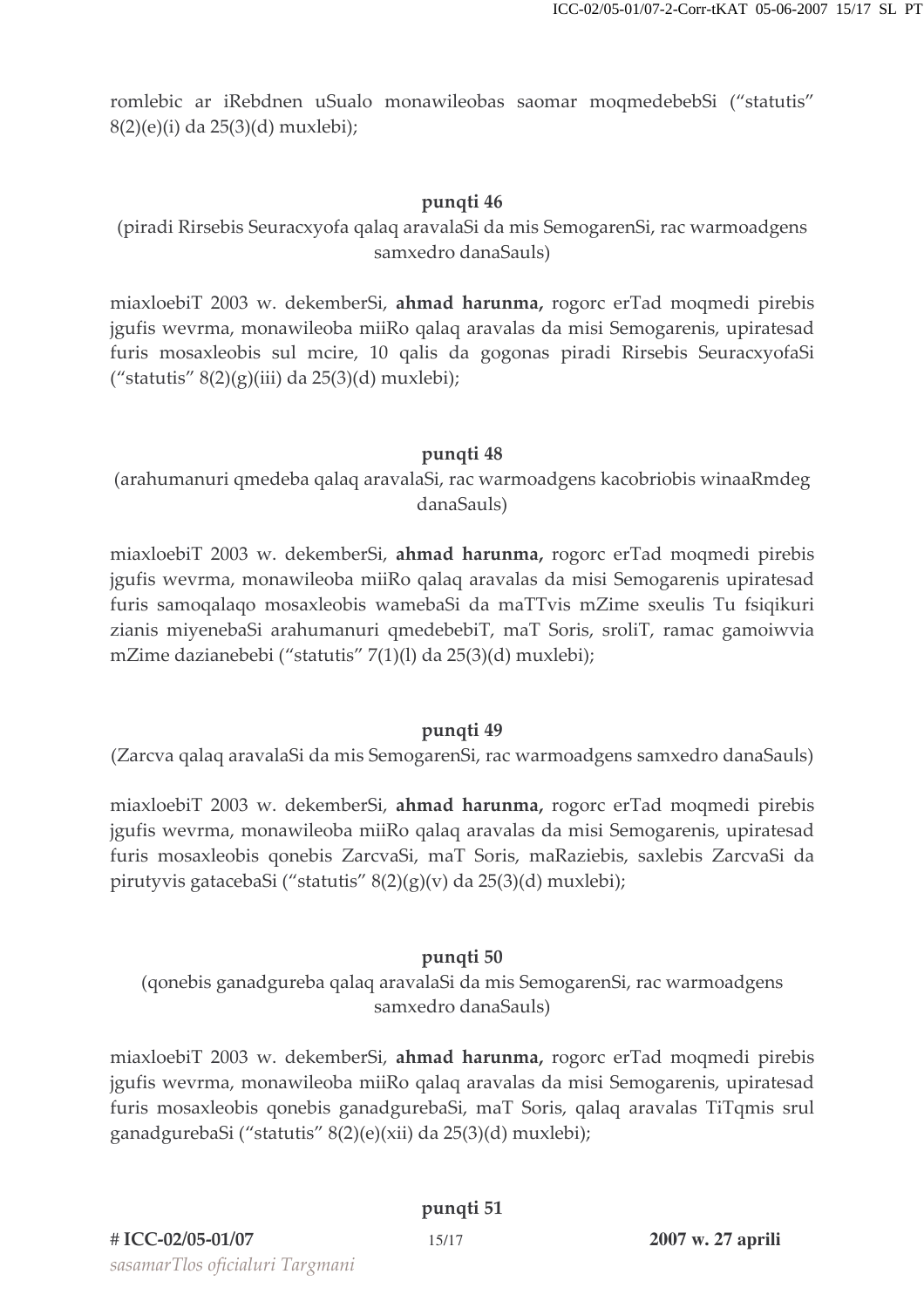(iZulebiT gadanacyleba qalaq aravaladan da misi Semogarenidan, rac warmoadgens kacobriobis winaaRmdeg danaSauls)

miaxloebiT 2003 w. dekemberSi, ahmad harunma, rogorc erTad moqmedi pirebis jgufis wevrma, monawileoba miiRo qalaq aravaladan da misi Semogarenidan qalaqebSi deleigi, garsila da sxva 7000-mde upiratesad furis mosaxlis iZulebiT gasaxlebaSi, ramac gamoiwvia qalaqis dacla ("statutis" 7(1)(d) da 25(3)(d) muxlebi).

iTvaliswinebs ra ahmad qarunis yofil da axlandel oficialur Tanamdebobebs sudanis mTavrobaSi, am etapze, misi dapatimreba miCneulia aucileblad "statutis" 58(1)(b)(i) da (ii) muxlebis konteqstSi, raTa uzrunvelyofili iqnas misi gamocxadeba "sasamarTlos" winaSe da uzrunvelyofili iqnas, rom is xels ver SeuSlis an safrTxes Seugmnis gamoZiebas;

zemoxsenebuli mizezebiT

winamdebariT gascems:

ahmad muhamad harunis dapatimrebis orders, mamakacisa, romelic dabadebulia miaxloebiT 1964 w.; romelic iTvleba erovnebiT sudanelad, CrdiloeT kordofanis Statidan, bargus tomis wevrad; romelic muSaobda sudanis mTavrobis saxelmwifo ministrad Sinagan saqmeTa sakiTxebis dargSi miaxloebiT 2003 w. aprilidan 2005 w. seqtembramde periodSi, xolo 2006 w. Semdeg - sudanis moqmedi mTavrobis saxelmwifo ministrad humanitaruli sakiTxebis dargSi, romlis saxelic aseve gamoiTqmis, rogorc ahmed haruni (Ahmed Haroun), mohamed ahmed haruni (Mohamed Ahmed Haroun) da ahmed haruni (Ahmed Haroon).

Sedgenilia inglisur da frangul enebze, romelTagan franguli asli warmoadgens oficialur dedans.

> mosamarTle akua kueniehia kolegiis Tavmjdomare